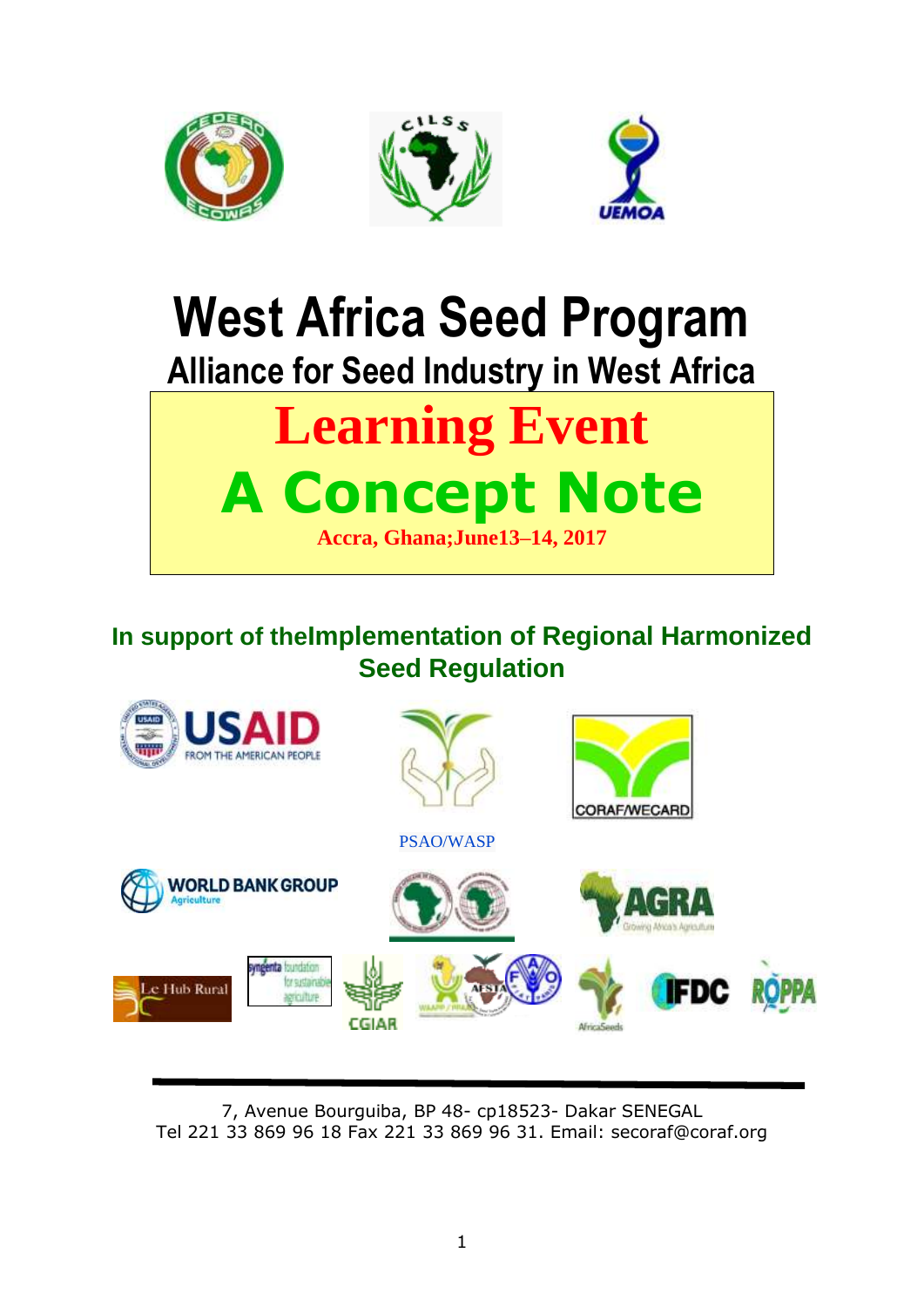## BACKGROUND

1. In June, 2014, Heads of States and Governments of the African Union (AU) reaffirmed, broadened and deepened their commitment to Comprehensive Africa Agriculture Development Programme (CAADP)under the Malabo Declaration:

- (i) "Commitment to accelerate Agricultural Growth and Transformation for Shared Prosperity and Improved Livelihoods";
- (ii) "Declaration on Nutrition Security for Inclusive Economic Growth and Sustainable Development in Africa."

2. CORAF/WECARD"s new operational plan 2014-2018 therefore responds to the CAADP+10 and ECOWAP+10 objectives, with challenges relating to climate change, resilience, food, nutrition and health, youth employment, women empowerment, regional policy harmonization and trade.

3. The work of CORAF/WECARD is guided by the Agricultural Policies of ECOWAS (ECOWAP<sup>1</sup> ),UEMOA (PAU<sup>2</sup> ), CILSS (CSSA<sup>3</sup> ), ECCAS (PAC<sup>4</sup> ) as well as theECOWAS Regional Agricultural Investment Program (RAIP) and the National Agricultural Investment Programs (NAIP).

4. The seed sector is characterized by low supply of certified seeds by the private sector due to major bottlenecks, including weaknesses in the functions of the regional and national associations, low access to credit and equipment, underdeveloped seed markets, weak capacity of the SMEs, weak extension services. unfavorable policy environment, trade barriers, low access to breeder and foundation seeds, among others.



5. In view of the important role that quality seeds play in improving agricultural productivity, ECOWAS, UEMOA and CILSS initiated a process of inclusive sub-regional consultations. This process was concluded with the adoption of the so called "Regional Seed Regulation" on"Harmonization of Rules Governing Quality Control, Certification and Marketing of Plant Seeds & Seedlings in the ECOWAS-UEMOA-CILSS Region". This harmonized Regulation has been adopted by each Organization according to its proper procedures, in 2006, by CILSS, in 2008, by ECOWAS, and in 2009, by UEMOA. Its main objective is to facilitate trade of seeds of standard quality amongst ECOWAS-UEMOA-CILSS countries, hence improving agricultural productivity.

-

<sup>1</sup>ECOWAS Agricultural Policy

<sup>2</sup>Politique Agricole de l'UEMOA

<sup>&</sup>lt;sup>3</sup>Cadre stratégique de sécurité alimentaire durable dans une perspective de lutte contre la pauvreté

<sup>4</sup> Politiqueagricole commune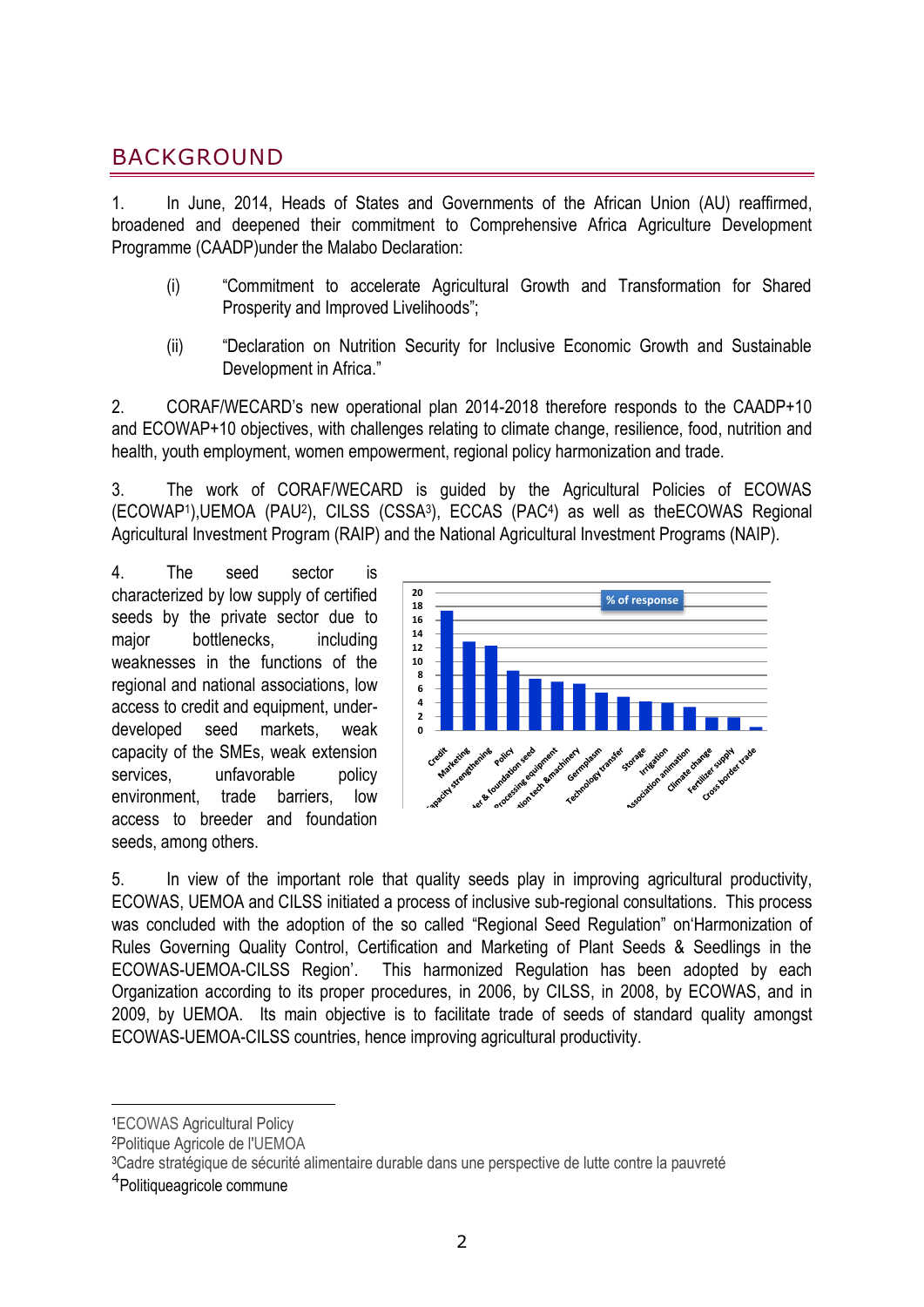6. Knowing the complexity of ensuring adequate supply of quality seeds to farmers in the region, ECOWAS confided to CORAF/WECARD, as his technical arm, the implementation of the West Africa Seed Program (WASP). In implementing the WASP, CORAF/WECARD adopteda consultative and inclusive approachto address the challenges confronting the regional seed sector. In this vein, CORAF/WECARD constituted a Consortium of stakeholders involved in the regional seed sector to steer the implementation of theaforementioned Program.

7. The WASP is currently being funded by the USAID, West Africa Mission,and also by the West Africa Agricultural Productivity Program (WAAPP) and the World Bank.

8. At the regional level, the program is steered through a Consortium comprising the ECOWAS, UEMOA, CILSS, Hub-Rural, the NARIs, regional CGAIRcentres and assimilated (IITA, ICRISAT, AfricaRice, and AVDRC), AFSTA, ROPPA, Syngenta Foundation, FAO, AGRA, AfricaSeed, etc. All these key primary stakeholders have shown keen interest in working together with CORAF/WECARD, in addressing regional bottlenecks to increase the supply and use of quality seeds.

9. The objective of the Program is toincrease the supplyof quality seeds from 12% in 2012, to 25% in 2017, with special emphases on cereals.The Programstresses on the use of market-driven mechanisms to effectively promote the access to and useof high quality seeds, and to enable local seed companies, enterprises and farmers"based organizations(FBOs) to respond to the anticipated increases in demands for improved seeds.The geographical coverage is the 17 ECOWAS-UEMOA-CILSS countries, for seed policy,with specific focus on Benin,Burkina Faso, Ghana,Mali,Niger, Nigeria,and Senegal, for all program activities.

10. The Program achieved its objective through four axes:(i) building an Alliance for Seed Industry in West Africa (ASIWA), (ii) supporting the implementation of the regional harmonized seed legislation and regulatory framework, (iii) collaborating with the NARS and CGIAR seed units to produce and supply quality breeder seeds and new genetic materials, and(iv) strengthening the organizational, technical and agri-business capacities of the private sector, including FBOs, to ensure a regular supply,in sufficient quantity, of quality foundation and certified seeds at affordable prices.

11. The Program focuses on building effective sub-regional seed alliance and system aimed at addressing priority seed needs in the sub-region and in each country.This allows the ECOWAS, UEMOA and CILSS countries to share experiences across the sub-region and with other regions of the world, while minimizing duplication of efforts between programs and building synergies. The Program draws upon the combined expertise of the NARIs,CGIAR centres, National Seed ServicesvsQuality Control and Certification Agencies, NGOs, FBOs, ROPPA, AFSTA,National Seed Committees, Universities, Local and National Private Sector Organizations and Companies, National Seed Trade Associations (NSTAs), Seed initiatives, Seed Companies and Developing Partners.

12. The WASP Mid-Term Evaluation which was carried out between May and June 2016,identifiedseveral successes chalked under the WASP for up-scale and challenges encountered from which lessons have been drawn. Among the key successes were the models for: (i) the implementation of the harmonized regional seed regulationin the 17 ECOWAS-EUMOA-CILSS countries;with significant improvement to open the regional seed market; (ii) the use of a seed forecasting tool, which helped bridge the supply and demand gap for breeder, foundation and certified seeds; (iii) Private-Public Partnership which facilitated the supply of breeder seeds andthe production of foundation seeds; (iv) seed business development that helped SMEs to improve their managerial skills, facilitated access to credit and increased supply of certified seeds; (v) regional resilience in seed regulation and trade – that facilitated the quick response in the supply of seeds to countries that were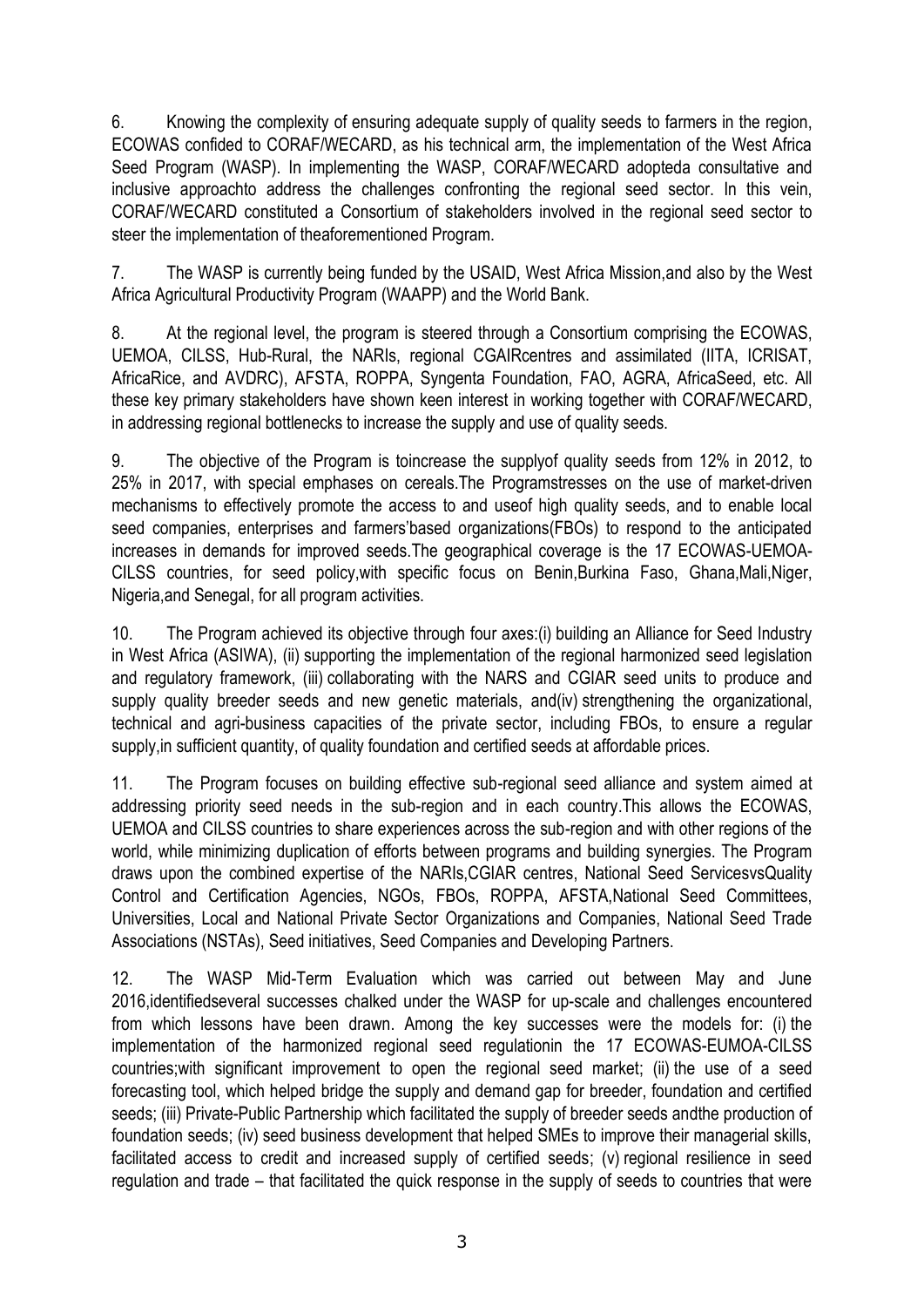affected by the Ebola Virus Disease, and (vi) Monitoring, Evaluation and Learning. These constitute an experience that needs to be shared more widely in fostering the growth of the regional input industry and mapping out areas for future investment and intervention.

13. The key challenges were: (i) weak capacity and low commitment of resoruces in enforcing seed regulation at the national and grass-root levels and across borders, (ii) low capacity for the production and marketing of various classes of seeds, (iii) low private sector investment and weak synergy among West Africa Seed Stakeholders, and (iv) inadequate collaboration between CORAF/WECARD and IFDC for the use of a holistic approach in promoting agri-input package, (v) insufficient connection between CORAF/WECARD-WASP and the ECOWAS Commission.

### OBJECTIVE OF THE MEETING

14. To spur the growth of the regional seed industrybyconsolidatingsuccesses for up-scale, guided bypast challenges and lessons.

#### EXPECTED OUTPUTS

#### **15. The expected outputs from the event are as follows:**

- $\blacktriangleright$  Commitment of Regional and National stakeholders to grow the seed industry increased;
- $\overline{\phantom{a}+}$  Best practices for the growth of the regional seed sector consolidated and shared for up-scale;
- $\blacksquare$  Incentives and mechansms to support Private Sector development and investment defined;
- $\overline{\textbf{+}}$  Regional Seed Alliance strengthened to address seed sector constraints for sustainable growth;

## METHODOLOGY AND APPROACH

16. The event will be held over a three-day period to demonstrate best practices and share experiences among a wider audience.It will address the issues described Section 15, all of which are very important for advancing the regional seed industry.Presentations anddiscussions will be made intheplenary, which would encourage sharing. Panel discussions will tend to address key bottlenecks in the seed sector.*Ghana Open Day*will help showcase the new agricultural technologies and innovatioins developed in the country and advances in seed industry development. Exhibition through video documentary, print and physical materials will help showcase the state of the seed industry in West Africa and other parts of the World and facilitate inter-regional collaboration.The Event will help develop key conclusions and actions for the future. Simultaneous translation in French and English will be provided.

17. Opportunities will be offered for the exhibition of documents (books, brochures, photos, fact sheets), posters and physical materials (seeds, fertilizers, tools, equipment, machinery), film/video, etc.

- 18. Meeting focus will be on:
	- Sharingexperiences in key areas such as the implementation of the ECOWAS-UEMOA-CILSS Seed Regulation; Business and Market Development Model; Women and Youth engagement; Financing;
	- Visioning the outlook for the future of the seed industry in the region;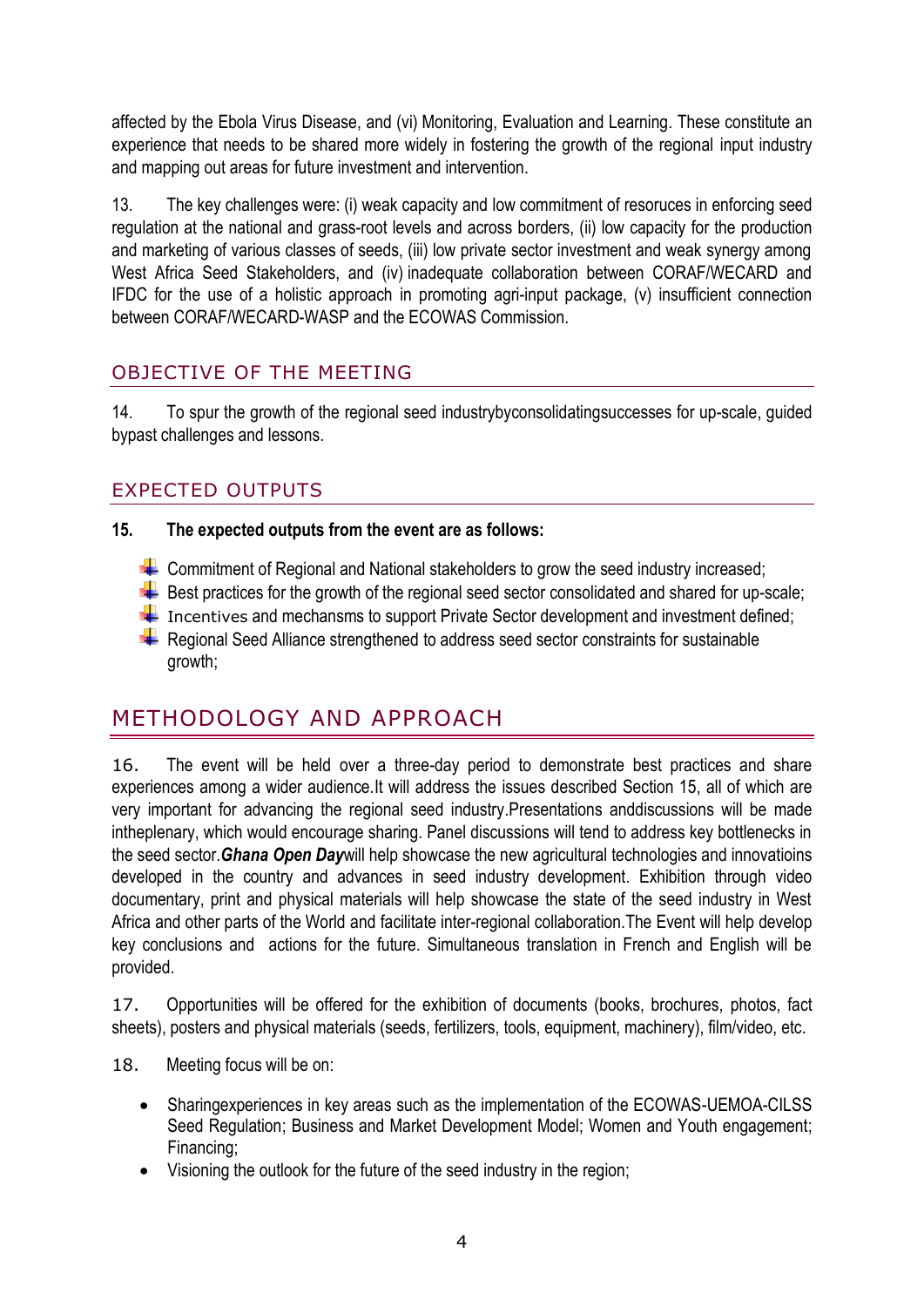- Strengthening the Alliance for Seed Industry in West Africa (ASIWA) and enhancing synergyamong regional seed sector stakeholders;
- Strong ownership of the seed industry by the Regional and National Stakeholders.
- The Leaning Event will also provide an opportunity for Ghana's agricultural sectorto showcase achievements.

Date:June 13-14, 2017

Venue:Accra, Ghana

Participants: These will cover the range of stakeholders in the seed sector – policy institutions, plant breeding programs, regional organizations and seed initiatives, the private sector, farmer organizations, agricultural extension services, the banks, universities, development partners, etc. Thus, participants will include:

- Ministries of Agriculture in ECOWAS-UEMOA-CILSS Member States,
- Regional Organizations (ECOWAS and UEMOA Commissions, CILSS Executive Secretariat and HUBRURAL)
- **A** National Agricultural Research Institutions, including Universities (WACCI, KNUST, University of Thies, etc.) of the ECOWAS-UEMOA-CILSS region;
- Research and International Organizations IITA, AfricaRice, ICRISAT, AVRDC, IFDC, FARA,:
- **+** Private Sector: AFSTA, NSTAs, ROPPA and ROPPA National Platforms, Pioneer Hi-bred, Monsanto, Syngenta Foundation, FARM-France, ISTA, GNIS-France;
- Financial and Technical Partners: USAID WA Missions, World Bank, Africa Development Bank, FAO, BMGF, ECOBANK, AGRA,AfricaSeeds, Syngenta Foundation, ProFAB;
- CORAF/WECARD (including WAAPP and WASP).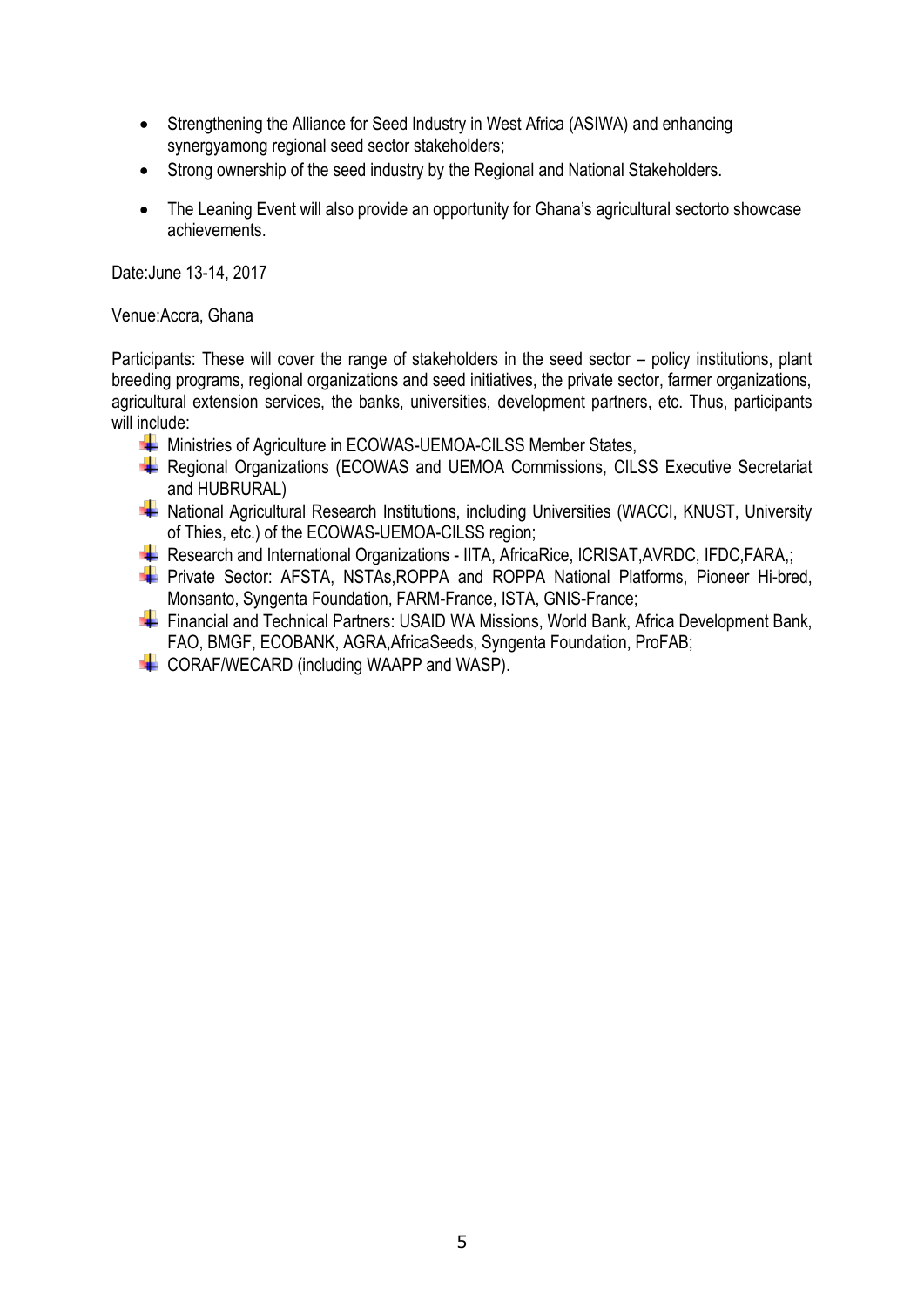## Agenda

#### **Annex 1: Draft Agenda for the WASP Learning Event,June 6-8 2017; Accra, Ghana**

|                                     | <b>Time</b>   | <b>Activity</b>                                                                                                                           | <b>Responsible</b>                                                      |
|-------------------------------------|---------------|-------------------------------------------------------------------------------------------------------------------------------------------|-------------------------------------------------------------------------|
|                                     | 0900-<br>0930 | <b>Opening Ceremony</b>                                                                                                                   | ECOWAS, UEAMOA, CILSS<br>USAID/AGRA/AfDB/FAO<br>Minister of Agriculture |
| Sections 1: Opening                 | 0930-<br>0945 | Introduction of Participants                                                                                                              | Facilitator                                                             |
|                                     | 0945-<br>1000 | Objective<br>Event<br>Background,<br>and<br><b>Expected Outcomes</b>                                                                      | <b>CORAF/WECARD</b>                                                     |
|                                     | 1000-<br>1030 | Group Photograph and Coffee Break                                                                                                         |                                                                         |
|                                     | 1030-<br>1050 | Outcomes from Mid-Term Evaluation                                                                                                         | <b>Consultants</b>                                                      |
| Section 2 MTE                       | 1050-<br>1110 | <b>Discussion</b>                                                                                                                         |                                                                         |
| Seed                                | 1110-<br>1130 | Mechanism for the Implementation of a<br>Regional Regulation: The Model of the<br>ECOWAS-UEMOA-CILSS<br>Seed<br>Regulation                | <b>CORAF</b>                                                            |
| tion 3:Regional Seed Regulation and | 1130-<br>1150 | Regional Resilience: Seed Regulation<br>and Trade: Successes, Challenges and<br>Experiences of the Post-Ebola Seed<br>Support Initiative. | <b>CORAF</b>                                                            |
|                                     | 1150-<br>1250 | Discussion 1:<br>Panel<br>the<br>Improving<br>Implementation of Agri-Input Regulations<br>and Cross-Border Seed Trade                     | ECOWAS/UEMOA/CORAF/AGRA/<br><b>IFDC/CILSS/FAO</b>                       |
| $\frac{e}{2}$<br>Sed<br>Tra         | 1250-<br>1330 | Development of Actions for the Future                                                                                                     | Facilitator                                                             |
|                                     | 1330-<br>1430 | <b>Lunch Break</b>                                                                                                                        |                                                                         |
| $\dot{\infty}$<br><b>Developmen</b> | 1430-<br>1450 | The Seed Business Model: Strengthening<br>the Private Sector (SMES and Companies)                                                         | <b>Seed Agri-Business Specialist</b>                                    |
| Section<br>Private<br>Sector        | 1450-         | Tool for the Estimation Seed Demand and<br><b>Bridging</b><br>the<br>Seed<br>Supply-Demand                                                | <b>CORAF/WECARD</b>                                                     |

## **DAY 1**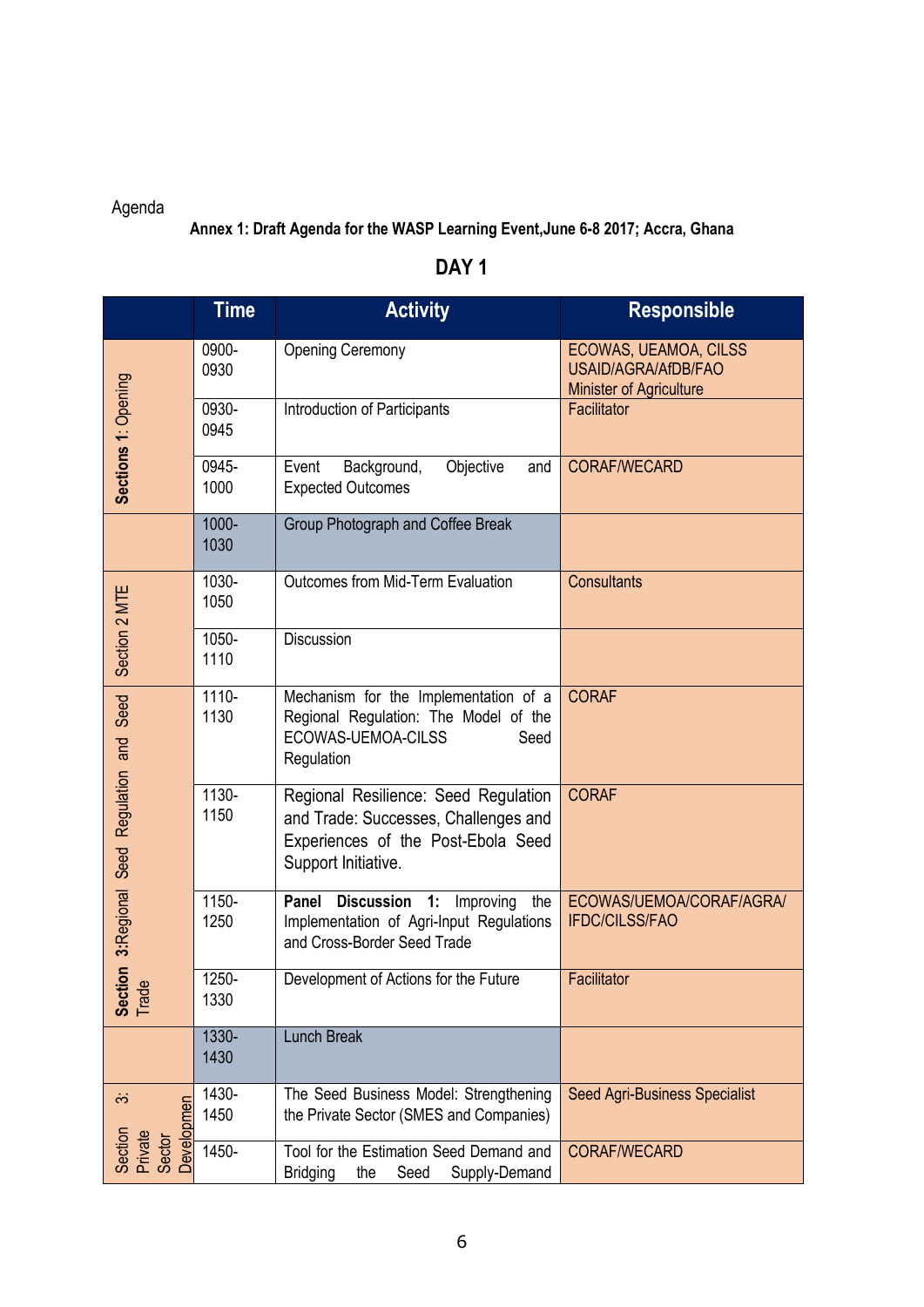|                                                 | 1510             | Gap/Public-Private<br>Partnership:<br>Experiences from Nigeria and Mali                                                                                                           |                                                                                |  |  |  |  |
|-------------------------------------------------|------------------|-----------------------------------------------------------------------------------------------------------------------------------------------------------------------------------|--------------------------------------------------------------------------------|--|--|--|--|
|                                                 | 1510-<br>1610    | Panel Discussion 2: Business Model and<br>Estimation Seed Demand and Bridging the<br>Seed Supply-Demand Gap/ Public-Private<br>Partnership                                        | AFSTA/NARS/<br><b>GCIAR/ROPPA/</b><br><b>CORAF/AGRA</b>                        |  |  |  |  |
|                                                 | $1610 -$<br>1640 | <b>Coffee Break</b>                                                                                                                                                               |                                                                                |  |  |  |  |
|                                                 | 1600-<br>1730    | Development of Actions for Section for the<br>Future                                                                                                                              | Facilitator                                                                    |  |  |  |  |
| DAY <sub>2</sub>                                |                  |                                                                                                                                                                                   |                                                                                |  |  |  |  |
|                                                 | 0830-<br>0845    | Recap of Day 1 Proceedings                                                                                                                                                        | <b>RAPPORTEUR</b>                                                              |  |  |  |  |
| $rac{4}{3}$                                     | 0845-<br>0945    | Panel Discussion 3: Women and Youth in<br>Seed Business Expansion                                                                                                                 | FERDEP/FASOKABA/<br>CORAF/ECOWAS/AFSTA/<br><b>ROPPA</b>                        |  |  |  |  |
| Section<br>Women<br>Youth                       |                  |                                                                                                                                                                                   |                                                                                |  |  |  |  |
| άż<br>Section<br>Seed<br>Financing<br>Financing | 0945-<br>1045    | Discussion 4:<br>Panel<br>Financing<br>the<br>Regional Seed Sector: Special Focus on<br><b>Private Sector</b>                                                                     | ECOWAS/WB/AfDB/USAID<br>/AGRA/CORAF/<br>AFSTA/ROPPA/ECOBANK                    |  |  |  |  |
|                                                 | 1045-<br>1115    | <b>Coffee Break</b>                                                                                                                                                               |                                                                                |  |  |  |  |
|                                                 | 1115-<br>1300    | GhanaDay: Exhibitions and Visits                                                                                                                                                  | MOFA/WAAPP/CSIR/AGRA/<br>NASTAG/IFDC&<br><b>National</b><br>International<br>& |  |  |  |  |
| Section 6: Exhibition                           | 1115-<br>1230    | Ghana Day: Film Shows<br>Seed Systems (West Africa, East<br>Africa, Asia, Europe, USA)<br>Electronic - Photo Galleries,<br><b>Electronic Library</b>                              | Stakeholders/CORAF                                                             |  |  |  |  |
|                                                 | 1230-<br>1330    | <b>Lunch Break</b>                                                                                                                                                                |                                                                                |  |  |  |  |
|                                                 | 1330-<br>1430    | Ghana Day: Stands and Documentations<br>Print<br>Brochures,<br>Posters.<br>Manuals, Fact Sheets, Success<br>Stories,<br>Physical<br>Materials<br>Seeds,<br>Tools, Equipment, etc. |                                                                                |  |  |  |  |
|                                                 | 1430-<br>1500    | <b>Coffee Break</b>                                                                                                                                                               |                                                                                |  |  |  |  |
| 5 5 5 %                                         | 1500-            | Panel Discusion 5: Increased commitment<br>by the International, Regional and National                                                                                            | ECOWAS/UEMOA/CILSS/<br>CORAF/AGRA/IFDC/CGIAR/AfDB/                             |  |  |  |  |